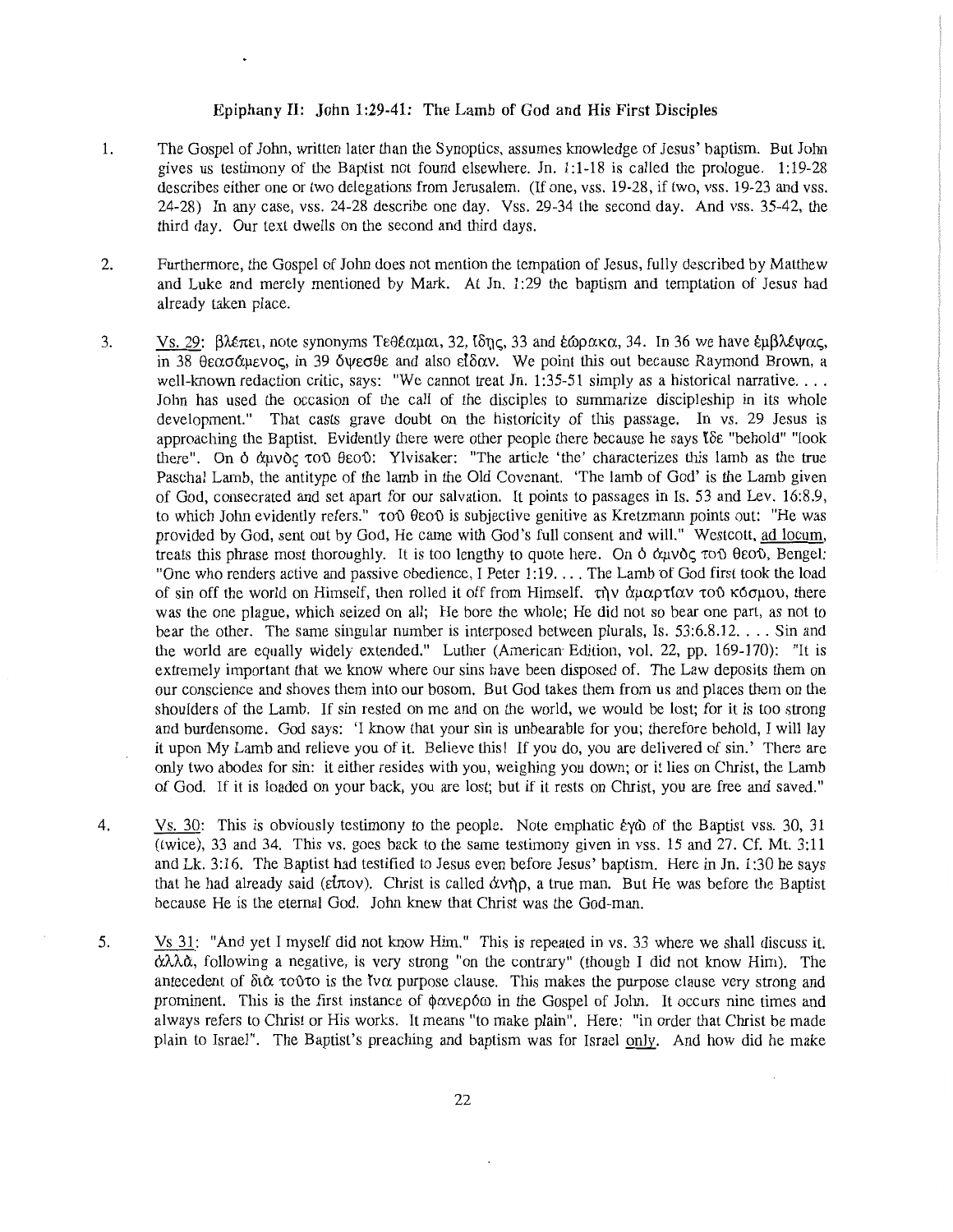Christ plain? By baptizing with water. Did his baptism forgive Israel's sins? Of course it did.

- 6. Vs. 32: Nestle makes a subparagraph here. Perhaps it denotes a different group of people. We can't be sure. But it must have been on the same day.  $\mu\alpha\rho\tau\nu\rho\epsilon\omega$  occurs once in Matthew, once in Luke, nowhere in Mark, but thirty-one times in John! It means "to tell the truth". This testimony concerns what happened when Jesus was baptized. It was treated in last week's text at Mt. 3:16. We make only two additional remarks here:  $\dot{\epsilon}$  ovp $\alpha$ vo modifies  $\kappa \alpha \alpha \beta \alpha$  (vav. not  $\pi \epsilon \rho \alpha \alpha \gamma$ ). The subject of Euetyev is the dove. It remained long enough to make an impression on John. The Spirit rested on Jesus permanently.
- 7. Vs. 33: This vs. contains some remarkable material: "And yet I myself did not know Him, but, on the contrary, the One Who sent me to be baptizing with water, that One said to me etc." In 31 and 33 we have forms of  $\partial \delta \alpha$ , not  $\gamma$ v $\omega \sigma$  kev.  $\partial \delta \alpha$  means "to know without being told." Commentators argue about whether John and Jesus knew each other personally before this time. That is beside the point here. The point here is that God Himself, by some private revelation, told the Baptist that he would receive an unmistakable sign as to the identity of the Messiah. Note  $\delta \beta \alpha \pi \tau \mathfrak{l} \zeta \omega \nu$  ev  $\pi \nu \epsilon \omega \mu \alpha \tau \iota$  $\alpha$ %0. Some translations mistakenly make  $\beta \alpha \pi \tau \zeta \omega$  future "who will baptize." The text says "who is baptizing." Clearly the Baptist means that in his water-baptism Christ is baptizing with the Holy Spirit. Nothing else makes sense. In Jn. 3:1-13, where Jesus speaks to Nicodemus, Jesus says: "Verily, verily I say to you, unless anyone is begotten of water and Spirit, he cannot enter the Kingdom of God." Unmistakably Jesus was speaking of the Baptist's baptism. There is only one baptism. Eph. 4:4. And at Acts 19:4 Paul says: "John baptized a baptism of repentance, saying to the people that they should believe in the One Who was coming after him." John's baptism was Christian. It differed from that of Mt. 28:19 in only two respects: a) It was for Israel only; b) It was under the Old Covenant whereas that of Mt. 28:19 took place after all had been fulfilled. Some commentators call it "preparatory" but that does not mean that it was not a true means of grace. Furthermore, read Jn. 3:26 and 4:1.2. Jesus' disciples baptized Israel, before Pentecost, too. All instances of baptism, whether of the Baptist, of Jesus' disciples, or of the general commission in Mt. 28: 19, were truly a means of grace.
- 8. Vs. 34: "And I myself have seen and therefore I have testified that this One is the Son of God." God Himself gave the Baptist the unmistakable proof which led to the unmistakable testimony that Jesus is, in very truth, the eternal Son of God. Note that both verbs are in the perfect tense. John's testimony lives to this day. This reminds us of Jn. 20:31. The whole Gospel of John was written for this testimony.
- 9. Vs. 35: Scholars have determined that vss. 19-28 took place on a Thursday, vss. 29-34 on a Friday and vss. 35-42 on a Saturday. See Fahling and Edersheim for details. Note  $\pi \alpha \lambda \nu$  electrical "again he was standing". In keeping with his testimony, the Baptist was fascinated with the person of Christ. We know for certain that Andrew was one of the two disciples (vs. 40). Commentators agree that the other must have been John, the Evangelist.
- 10. Vs. 36:  $\epsilon \mu \beta \lambda \epsilon \psi \alpha \zeta$ , this is the intensive form of  $\beta \lambda \epsilon \pi \epsilon i$ , vs. 29. "He looked intently at."  $\pi$ εριπατούντι, this time Jesus was not coming toward the Baptist. KJV, RSV and NASB: "as he walked". NEB, NIV and AAT: "as he passed by". Hendriksen: "Today Jesus is evidently walking away from him (the Baptist), toward the place where he was staying for the time being (38b and 39)." The Baptist repeats, in abbreviated form, what he had said of Jesus the day before.
- 11. Vs. 37:  $\alpha$ Ko a takes the genitive of the person as direct object. On  $\eta$ Kovo $\alpha v$ : Fahling: "But now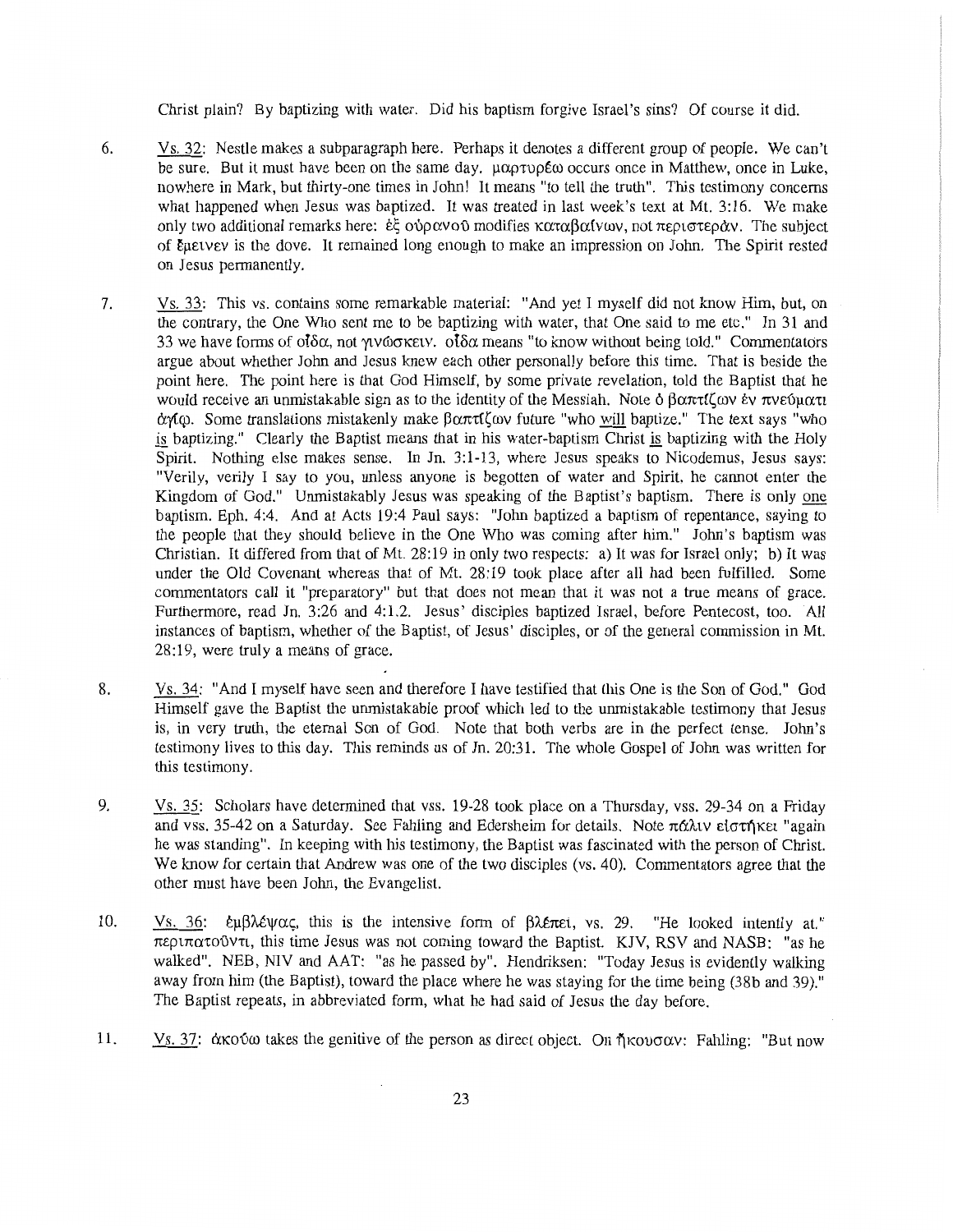that they heard it again, they immediately left John and followed Jesus. A loss for John, it is true; but it was in accordance with his mission -- to prepare the way for Christ." Lenski: "Here is an example of the Word rightly heard." Ylvisaker: "When the disciples followed Jesus, it was a result of the persuasion of the Father through the Spirit." God worked through the Word of the Baptist to cause his own disciples to follow Jesus. Cf. Jn. 3:31. What a selfless servant of the Lord!

- 12. Vs. 38:  $\sigma \tau \rho \alpha \phi$  etc., this seems to indicate that Jesus was walking away from, not toward, the three men. Jesus forces Himself on no one. Cf. Lk. 24:28. But He was not disinterested.  $\theta \epsilon \alpha \sigma \alpha \mu \epsilon \nu o \zeta$ , the root from which the word "theater" is derived, denotes more than mere seeing or looking. He was interested in them. He does not say: "Are you looking for me?" He says: "What are you seeking?" This clearly indicates His sinlessness. Ordinary sinners would have been flattered and would have said: "Did you want to see me?" They called him Rabbi which means Teacher. Hendriksen remarks: "Their interest has been fully aroused by the testimony of the Baptist, who, accordingly, proved that he was a true herald and way-preparer."  $\pi$ 00  $\mu \ell$ v $\epsilon$ c; Ylvisaker: "They express thereby a desire to speak privately, to know Him better, to hear Him explain the Scriptures."
- 13. Vs. 39:  $\ell\rho\gamma\epsilon\sigma\theta\epsilon$  kat  $\delta\psi\epsilon\sigma\theta\epsilon$ , a beautiful command and promise. On the place of dwelling Fahling says: "Most likely it was at a modest and temporary dwelling-place in the neighborhood of where John was preaching and baptizing, probably some sort of tent or booth, which served as the only shelter to the hundreds who had come to the baptism of John." Lenski: "He opens the door to them on the instant just as if he had been waiting for them .... Nothing is easier than to get an audience from the King of kings at once." In vs. 38 Jesus' question implies that they want to see Him. Their question implies that they wish to speak to Him. His command and promise clearly imply that their wish will be granted. It is a very courteous scene. They stayed with Him that day. John gives the exact time, the tenth hour. If by Jewish reckoning of time, 4 p.m. (thus NEB and NASB ftnt.). If by Roman reckoning, 10 a.m. (thus AAT). These notes suggest the latter. Consult Lenski and Hendriksen for a full discussion. Lenski is too pessimistic about the solution. Hendriksen sees no great problem here. The crucial passage is Jn. 19:14.
- 14. Vs. 40: This is a subparagraph in Nestle's text. The reason should be obvious. Andrew is mentioned first. Cf. vs. 44. Likely he was older than Peter. But later Peter became superior in the circle of the disciples. If we read  $\pi \rho \omega \nu$ , an adverb, it means "the first thing he did etc." Thus NEB and NIV. If we read  $\pi \rho \hat{\omega} \tau o(\tau)$  (variant), an adjective, it means "he first finds etc." which assumes that the other, John the disciple, did the same. Thus KJV, RSV, NASB and AAT. A wonderful instance of mission work. Bengel: "A wonderful find, expected by the world for about forty centuries." Note the perfect form  $\epsilon$   $\gamma$ <sup>1</sup>K $\alpha$  $\mu$ εν. Hendriksen: "The expectation of the coming of the Messiah, the testimony of the Baptist with reference to Jesus (1:29.36), and especially the day-long visit with the latter at his temporary abode near the Jordan, had paved the way for this joyful exclamation." Jesus must have opened the Scriptures for them as He did for the Emmaus disciples, Lk. 24:13-27. Lenski: "Their highest hopes were coming to fulfillment: they have found the Messiah himself. The Baptist had called him 'the Son of God', 34, and most emphatically 'the Lamb of God'. This Andrew now restates in his own way just as Philip does a little later." Kretzmann: "Andrew and John were convinced that Jesus was the Christ. That conviction was the result of their conversation with Jesus." Stoeckhardt: "To this day in the Gospel Jesus calls sinners to Himself. He says: 'Follow Me, come to Me, I will quicken you!' And through that call He takes hold of men's heart and will, and draws men's souls to Himself so that they believe, hear and serve Him." Ylvisaker: "Andrew makes the direct assertion that they had found the Messiah. Out of the OT he gathers the truth that if Jesus is the Lamb of God and God's Son, then He must be the Messiah."